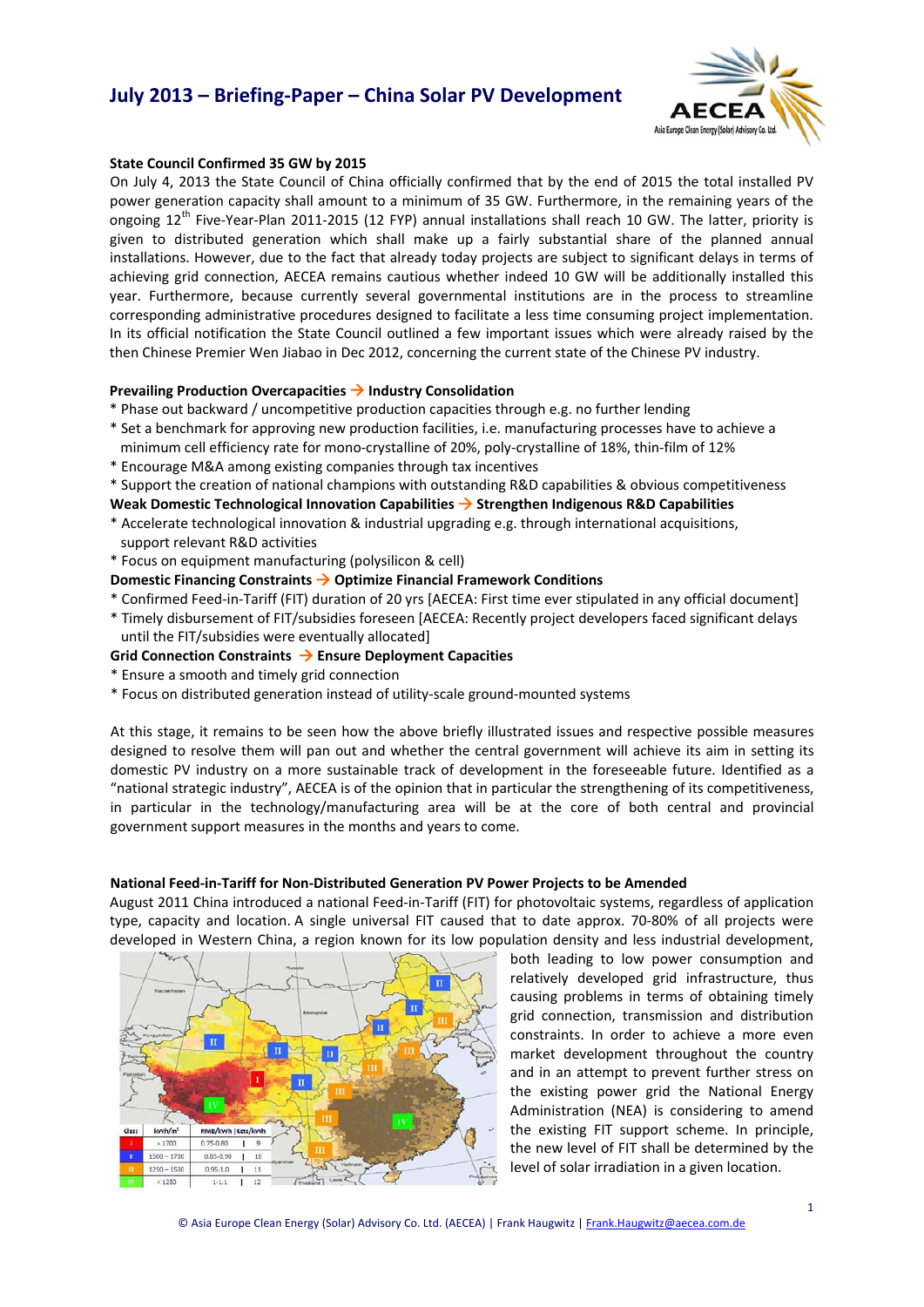

Against this background, in total "4 Solar Regions" have been identified with a solar irradiation between <1250 and >1700 kWh/m<sup>2</sup>/a. To date, two proposals have been circulated (March and May 2013) and the tentative level of FIT is in a range from RMB 0.75‐1.1/kWh (€cts 9‐12). AECEA anticipates that the new set of FIT will become effective in Q3/2013.

Feed-in-Tariffs for "Distributed-Generation" types of projects are currently still under preparation. Between March and July 2013, the National Energy Administration (NEA) released information indicating a FIT in the range of RMB 0.35‐0.45/kWh (€cts 4‐5). The latest "unofficial" figure of RMB 0.42 could according to AECEA's assessment most likely be the final figure, anticipated to be officially announced during August/September 2013. Details on how "self‐generation & self‐consumption of generated power and excess capacity sold to the grid" will be regulated, is still subject of internal governmental negotiations. It is assumed that the level of FIT for distributed generation will be determined by the type of user, i.e. small, medium and large-scale commercial/industrial users, residential, public buildings (e.g. schools, hospitals, govt. buildings) and users located in rural areas.

### **Domestic Market Development Snapshot March 2013**

Ever since the central government introduced a national Feed‐in‐Tariff (FIT) for photovoltaic applications in July 2011 local developers via public tenders were seeking the best offer for their projects. Over the course of the last two years not only the amount of monthly tendered projects trying to take advantage of the FIT support



increased, as well the quality and the nature of tenders became increasingly sophisticated. In March 2013 in total 43 projects spread across 18 provinces were publicly tendered. The geographical distribution of projects reflects the government's intention to encourage developers to focus on distributed generation, i.e. mainly commercial and industrial rooftop systems with a single digit MW capacity, in particular throughout Eastern China. This trend is confirmed by the fact that a large proportion of projects indeed favour rooftop installations.

In comparison, out of 43 projects more than 60% will have a utility-scale capacity in the 10-60 MW

range. Usually such projects are almost all exclusively ground-mounted systems. EPC contractors are being sought for both rooftop and ground-mounted systems alike, although there is a greater tendency towards rooftop systems. Drivers for an indicated project execution timeframe between 6 weeks and 6 months vary, regarding the former it was determined in some cases by the deadline of Golden Sun projects (June 30, 2013) and regarding the latter the approaching winter in Western region from October onwards.

### **Renewable Energy Promotion Law Implementation Supervision Tour Undertaken**

Early June the Standing Committee of the  $12<sup>th</sup>$  National People's Congress (NPC) announced that representatives of the NPC will visit the following provinces (Beijing, Gansu, Guangdong, Hebei, Heilongjiang, Hubei, Inner Mongolia, Jiangsu, Jilin, Shandong, Sichuan, Xinjiang, Yunnan), in order to assess the so far implementation of the Renewable Energy Promotion Law, which was adopted by the Standing Committee of the  $10^{th}$  NPC in February 2005 (effective since Jan 1, 2006) and revised by the Standing Committee of the  $11^{th}$ NPC in December 2009 (effective since April 1, 2010) on site. Upon concluding this "supervision tour" it is the intention to draft supplementary/complementary regulations, laws and policies designed to further foster the healthy deployment of renewable energies in China. AECEA is of the opinion that this "supervision tour" might be part of preparatory activities designed for the next amendment of the RE Promotion Law perhaps due later 2013 or spring 2014.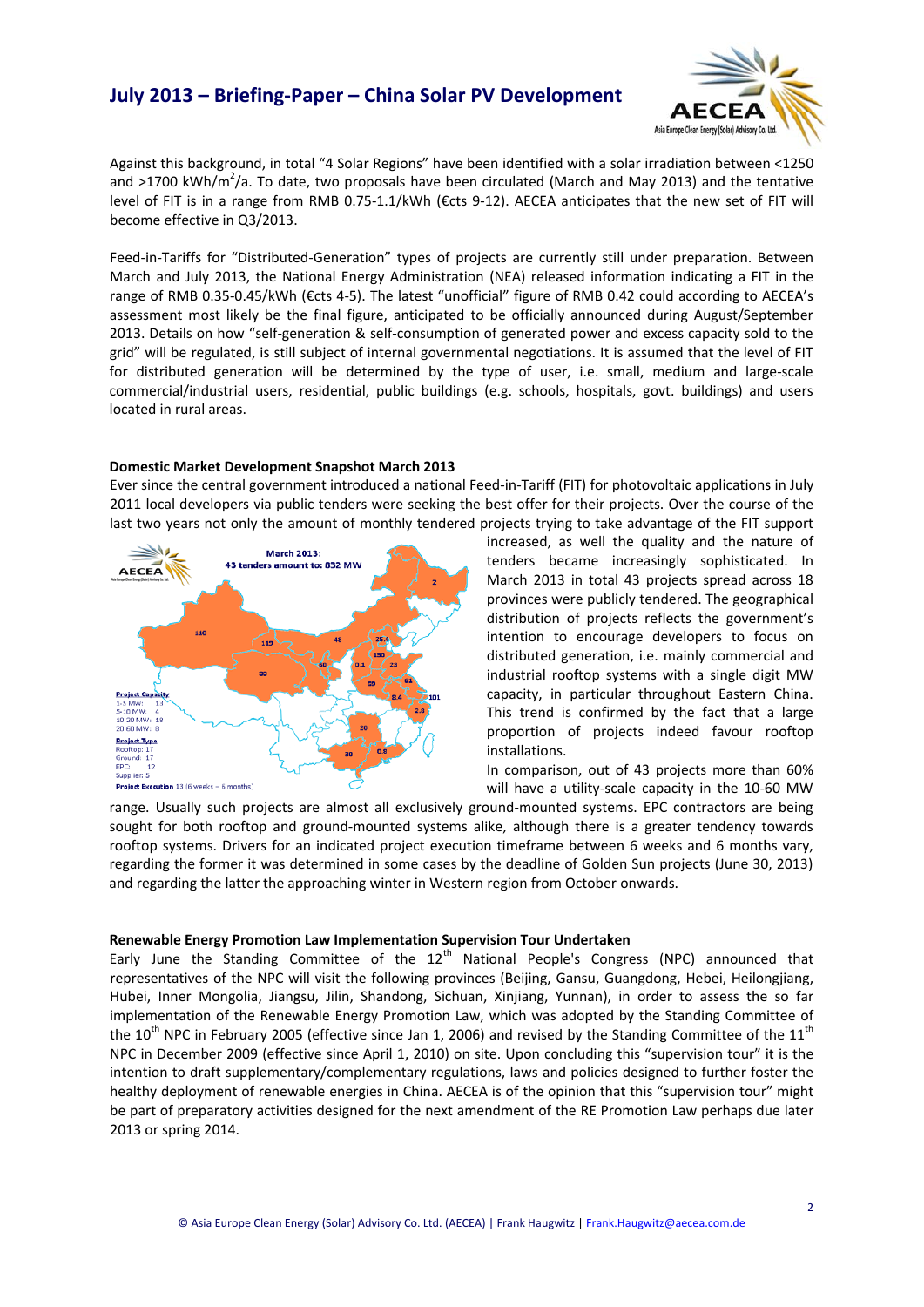

### **Comprehensive PV Power Generation Standards in Final Stage of Elaboration**

In order to ensure a long-term, healthy and sustainable deployment of photovoltaic applications in China, responsible governmental institutions have been fostering the drafting of related technical standards recently. Accordingly, over 40 standards which include 22 national and 19 industrial standards have been submitted to responsible authorities seeking official approval. The standards cover aspects like design, construction and inspection of PV power plants among others. AECEA is of the opinion, once a comprehensive set of mandatory technical standards has been introduced, it consequently may lead not only to higher prices for components and systems, but as well to higher quality, hence higher performing installed systems.

### **Renewable Energy Surcharge Requires a Further Increase**

January 2006 the Chinese Renewable Energy Promotion Law (RE Law) came into effect. Along with the RE Law the central government established the "National Renewable Energy Development Fund", in order to provide subsidies for the deployment of all types of renewable energies. This "fund" is funded through a power surcharge added to every rated user. During 2006 and 2012 this surcharge was increased three times, each



time in order to allow the government to meet its financial obligations. However, due to the rapid development of renewables in particular during 2011 and last year 2012 the financial deficit was so great that the disbursement of the subsidies to the project owner encountered significant delays. In an attempt to narrow the financial gap confronted by the "fund" recent official communication indicate a further 100% increase of the power surcharge from currently RMB 0.008 to RMB 0.016/kWh (€ 0.001‐0.002) possibly before the end of this year. Moreover, in order to further increase administrative efficiency, in

future the Ministry of Finance (MOF) is expected to assume the entire authority to administer the fund.

### **Electricity Tariff Power Reform Aims at Distribution**

On June 6<sup>th</sup>, the National Development and Reform Commission (NDRC) announced plans aiming to restructure end-user-tariffs for electricity which could have a significant negative impact on state-owned distribution monopolies. It is expected that amended electricity tariffs will become effective by the end of 2013. Overall, NDRC aims to progressively reduce formerly eight categories of retail electricity tariffs to eventually three. The restructuring, once completed, shall facilitate to establish a clear, reasonable and simplified regime promoting fair pricing and cutting cross-subsidisation. The original eight electricity tariff categories were: residential, nonresidential lightning, commercial, non‐commercial, normal industrial, major industrial, agricultural production, agricultural irrigation. The new proposed tariffs shall be: residential, agricultural, industrial, and others.

At this stage, the announced changes will only effect the distribution of power and not on‐grid tariffs charged by power generators. However, due to falling coal prices current tariffs are considered as too high, therefore NDRC is supposed to review on‐grid tariffs until the end of 2013, taking into consideration a pricing mechanism to be announced in December. Assuming that the average retail electricity tariff will be lowered, it consequently could impair the competitiveness of solar power, if the currently proposed level of FIT for PV would remain unchanged.

### **China's Financial Problem – The Case of Jiangsu Province**

Throughout the last two‐three decades, China's growth model relied heavily on credit and investment. A model believed "not sustainable and causing vulnerabilities". In 2010, China declared that local governments amassed US\$ 1.7 trillion of debts, equal to approx. 25% of GDP, through borrowing, construction, infrastructure and debt services. To make matters worse, in recent years a substantial portion of credits were mobilized through the non-traditional or "shadow" banking system. Against this background, today, China aims to put an end to easy money and it took China's central bank half a year, in order to inject money into the financial system in 2013. Late July 2013, the State Council ordered the National Audit Office to investigate the current level of debt from villages up to the central authorities throughout China.